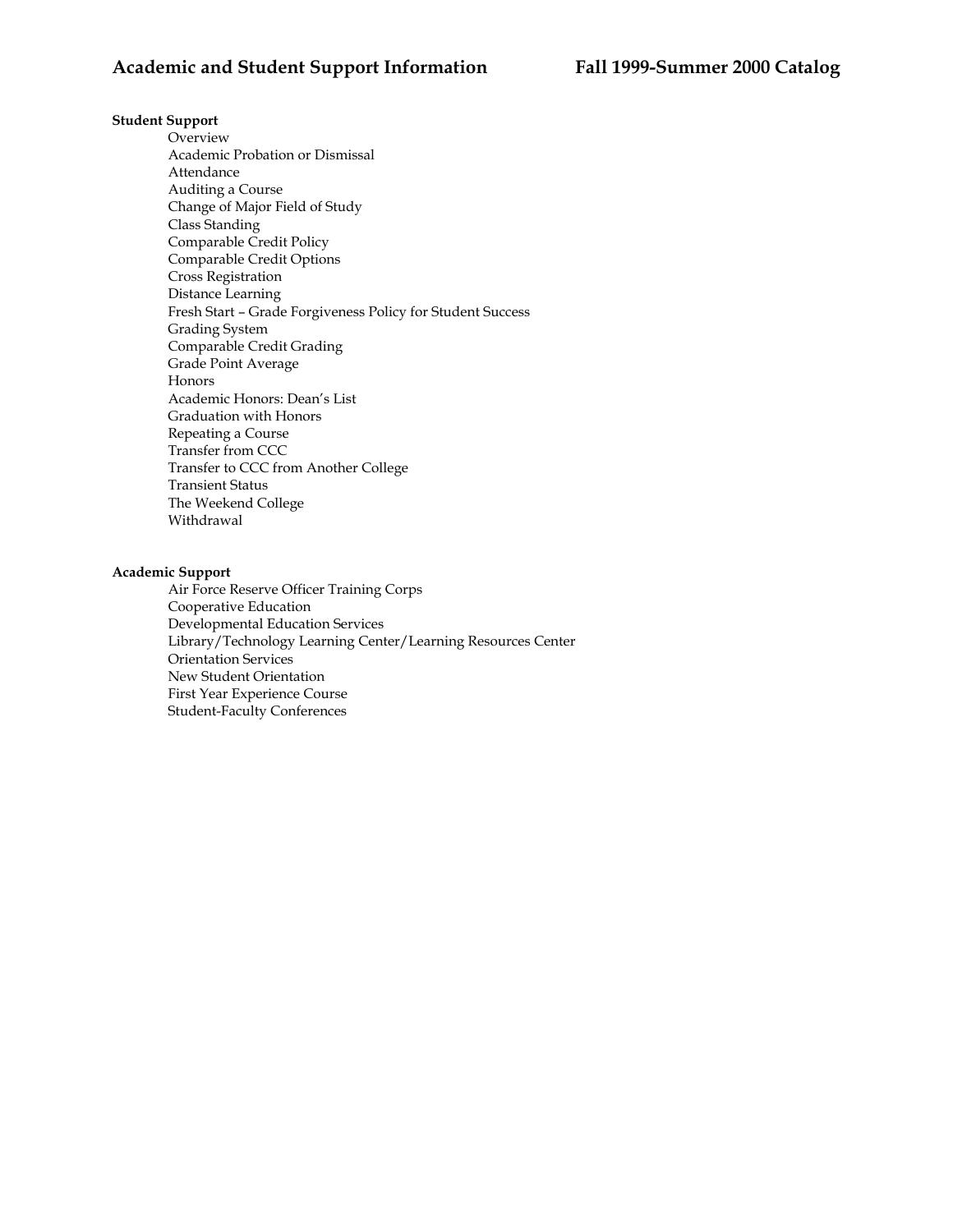# **Student Support**

### **Overview**

Students are urged to begin their admission process at the start of the semester preceding the one in which they wish to enroll. High school students may apply in their senior year for entrance after their high school graduation.

Students may register by mail, telephone, fax, or in person several weeks before the start of each semester's classes. Specific registration information is contained in the "Schedule of Classes" published before each semester begins.

Students should apply and register at the campus where they expect to take the majority of their courses. After selecting a campus, a student is considered to be enrolled there until records are officially transferred to another campus. Students who wish to transfer records from one campus to another should complete a Change of Student Records form in the Office of Admissions and Records at the campus where their records are located. Credentials and permanent academic records will then be transferred.

### **Academic Probation or Dismissal**

A student will be placed on probation under the following conditions:

If the cumulative grade point average after the student has attempted 12 or more semester credit hours at Cuyahoga Community College is less than shown below:

| Total semester<br>cumulative<br>hours attempted | grade<br>point<br>average |
|-------------------------------------------------|---------------------------|
| 12-29 inclusive                                 | 1.50                      |
| 30-50 inclusive                                 | 1.75                      |
| 51-and above                                    | 2.00                      |

Students with fewer than 12 cumulative credits attempted will not have an academic status. This will be designated as "NS – No Status."

A student who remains on probation two sequential full-term enrollment periods will be dismissed at the end of the full term unless the student's grade-point average for the most recent full term period of enrollment is 2.00 or higher. Probation status will be continued until the student's cumulative GPA is not less than the requirements previously listed. It should be noted that the summer session, for the purposes of grade point average and dismissal, is equal to a normal term.

A student who has attempted12 or more semester hours and has less than a .75 cumulative grade-point average at the end of any period of enrollment will be dismissed.

A student who has been dismissed for the first time from Cuyahoga Community College because of poor scholarship will not be permitted to enroll for the term following his/her dismissal. A student dismissed at the end of the spring term may not enroll for the summer session or the fall term. A student dismissed for a second or subsequent time will not be permitted to enroll for one full academic year.

A student who has been dismissed from Cuyahoga Community College must apply for academic readmission.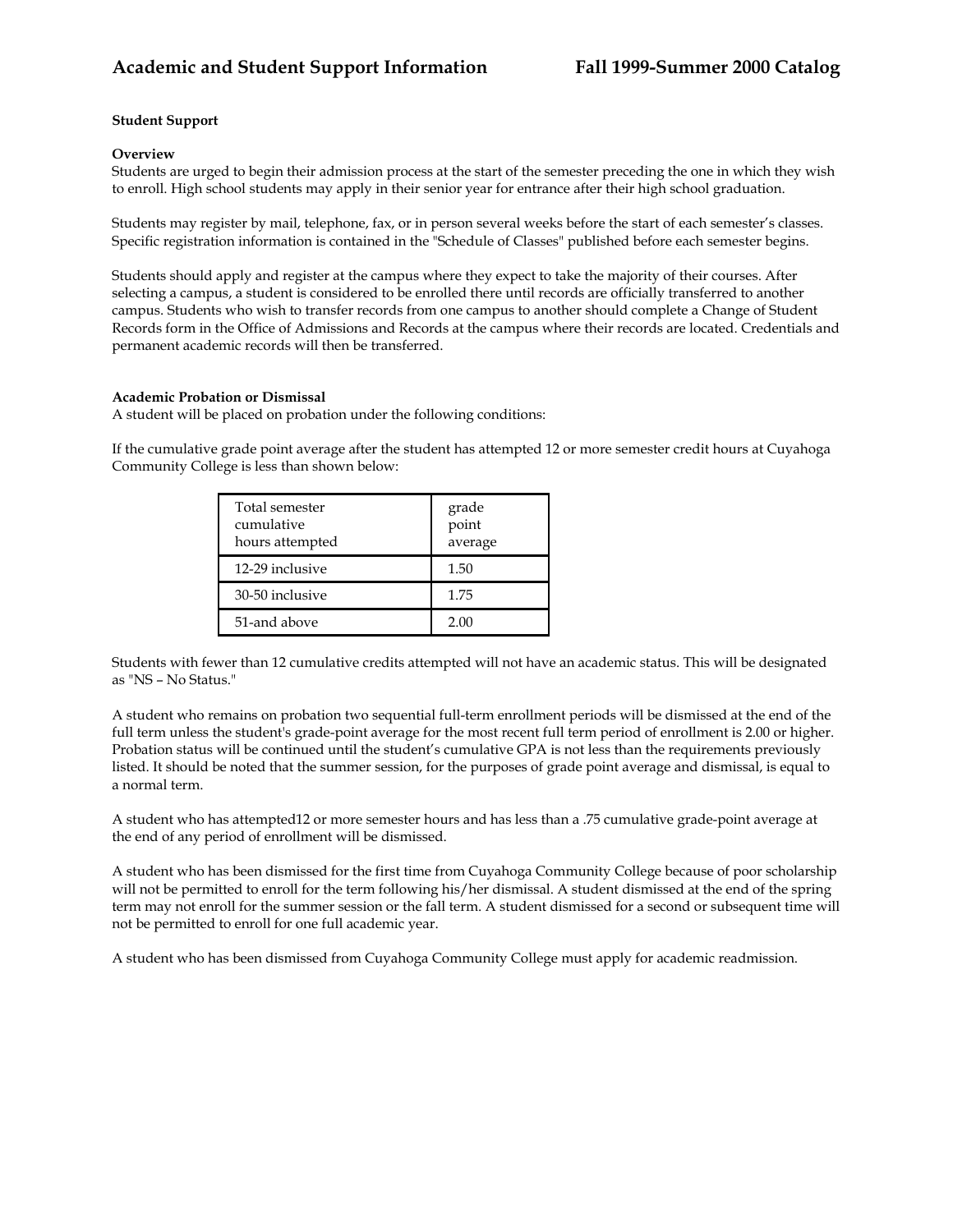### **Attendance**

Regular class attendance is expected. An instructor may withdraw a student for excessive absence if the student has missed the equivalent of one week of instruction unless arrangements satisfactory to the instructor can be made by the student to demonstrate that he or she can make acceptable academic progress. An instructor may initiate a student withdrawal from the first day of the fourth week of the semester through the last day of eighth week of the semester.

Students who are unable to continue their classroom attendance are advised to initiate a withdrawal prior to the deadline.

If illness or emergency should necessitate a brief absence from class, students should confer with instructors upon their return. Students having problems with class work because of a prolonged absence should confer with the instructor or a counselor.

#### **Auditing a Course**

Auditing a course means that a student attends classes but is not required to submit assignments or take examinations. An auditor, therefore, receives neither a grade or course credit. Students must indicate their intention to audit a course on a separate audit form to be completed at the time of registration. The auditing fee is the same as when a student is regularly enrolled for credit. Credit courses cannot be converted to audit status nor can audited courses be converted to credit status.

Currently enrolled CCC students are permitted to audit one or more courses. The audited courses may be added during the program adjustment period providing space is available. Careful consideration is advisable before requesting permission to audit a course. When uncertain whether to audit a course, students should see a counselor.

Registration by mail, fax or telephone is not available for students who wish to audit a course.

#### **Change of Major Field of Study**

Students may change their major field of study anytime during their enrollment at Cuyahoga Community College. It is suggested that students notify a counselor/advisor before registering or changing majors.

#### **Class Standing**

All students will be classified as freshmen or sophomores based upon the number of semester units of academic credit they have completed. Freshmen are students who have accumulated fewer than 30 academic credits. Sophomores are students who have accumulated 30 or more academic credits.

#### **Comparable Credit Policy**

Comparable credit is defined as academic credit awarded to registered students upon demonstration of knowledge equivalent to that gained through college courses. Students may obtain a maximum of 30 semester credits through one or a combination of the recognized options for comparable credit.

Awarded comparable credit will not affect a student's grade-point average or quality points. Also, the awarded comparable credit will not substitute for the required 30 semester-hours residency needed for college graduation.

A fee will be charged for assessing students' college level knowledge prior to awarding comparable credits. The fee for comparable credit assessments will be one-half of the amounts of the instructional fee normally charged for the course. In the event that the student does not participate in the assessment, one-half of the fees may be refunded upon the student's request. If the student does participate in the assessment, the full fee will be retained by the college regardless of whether credit is or is not awarded based on the results of the examination.

Standardized methods of evaluation will be used to measure students' demonstrated knowledge of a subject area. Upon successful completion of the examination, the student will be awarded the same academic credit as that designated for the course.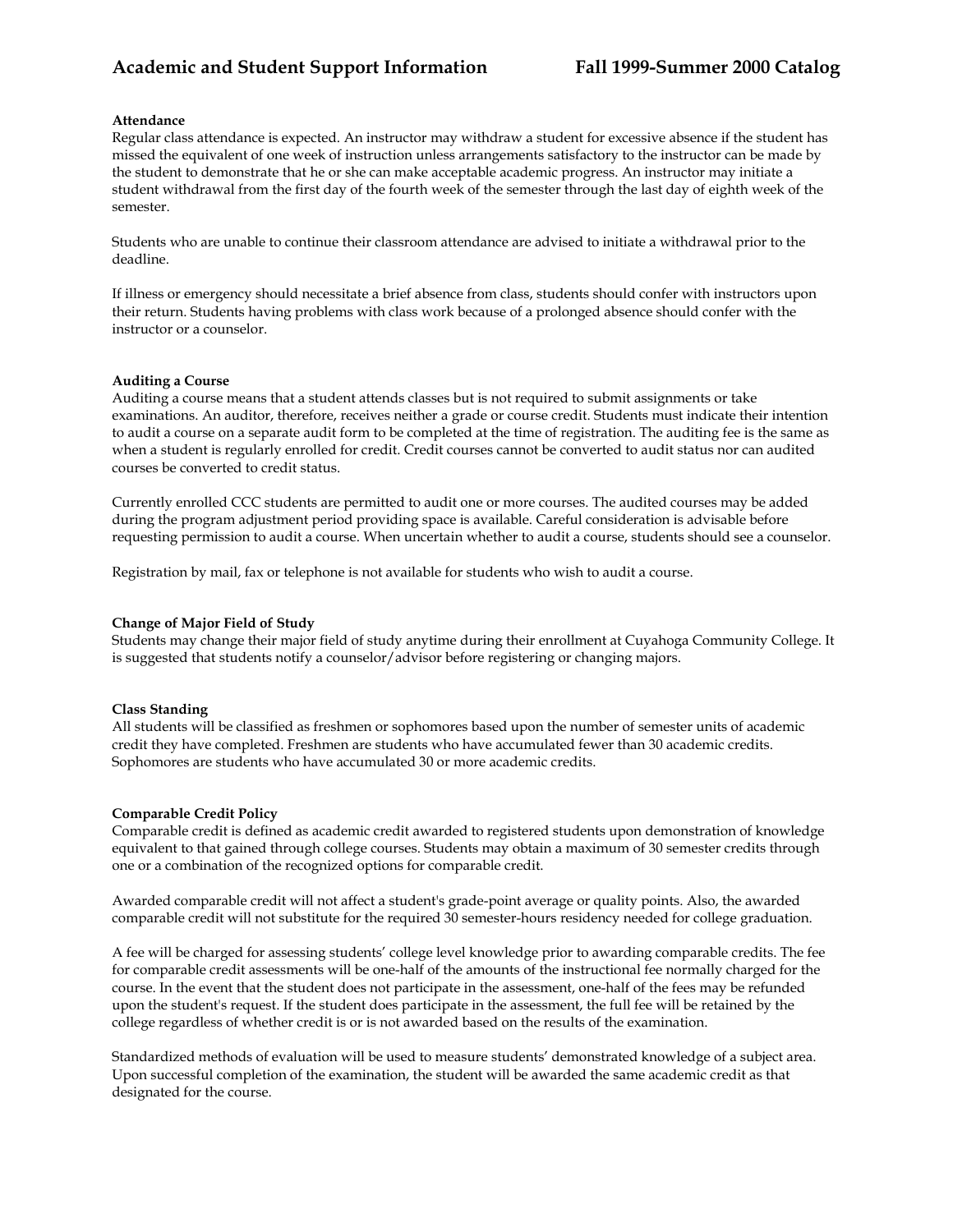An oversight committee, broadly representative of the College campuses and divisions, may be appointed as designated by the executive vice president of academic & student affairs. The major function of this committee is to review the process and practices of credit award decisions to assure consistency across the college.

# **Comparable Credit Options**

- Advanced Placement The College accepts academic credits earned while in high school as measured by the College Entrance Examination Board's Advanced Placement (AP) program. Students must score three or higher on a subject area examination.
- CLEP Credit by Examinations The College will award comparable academic credit to registered students for successful completion of the College Entrance Examination Board's College Level Examination Program (CLEP) general and subject area examinations. The examinations are based on the American Council on Education's "Guide to Educational Credit by Examination." A maximum of six credits (maximum 30 credits for all exam areas) will be awarded for the successful completion of each of the general examinations with the score equivalent to the "C" grade based on the College Board's most recent published norming data in the following general examination areas: English, Humanities, Mathematics, Natural Sciences, Social Studies and History.
- College Credit by Examinations (CBE) Students may be given the opportunity to demonstrate by examination college level knowledge in a particular subject area. CBE for a particular course may be taken only once per academic term. Students must submit a completed CBE application, with supporting documentation, to the appropriate academic campus dean. The academic program faculty will determine the passing CBE score the student must attain for a given subject area. The dean will approve the number credits awarded for a passing CBE score.
- Assessment of Prior Learning Students may be awarded earned comparable credit by providing verifiable documentation of college-level knowledge and skills gained by means other than formal classroom instruction. The principles and practices for assessing experiential learning developed by the "Council for Adult and Experiential Learning" (CAEL) will be used as basis for determining awarded academic credit.
- ACE Evaluations for Alternative Educational Options Alternative educational options are defined as learning that is attained outside the sponsorship of accredited post-secondary educational institutions, such as the military. Alternative educational learning related to subject areas, courses, and programs of study will be evaluated using authorized publications and methods for effecting assessment.
- By-Passed Credit By-passed credit is awarded for achieving competence equivalent to a course or a sequence of courses applicable to fulfilling an academic degree requirement. Students must document the requisite knowledge and skills considered for comparable by-passed credit. By-passed credit may be awarded for learning attained through documented, valid academic and/or equivalent work experience, including professional certification/licensing, and completion of formal training programs. Formal training programs include, but are not limited to, hospital-based and corporate education where requisite knowledge, skills and competencies are documented.

All requests for by-passed credit must be approved by the subject area's campus dean, who will review each request with appropriate faculty and/or program managers. Special programs or circumstances such as coursework that is five years old or where requisite skills may have been diminished or lost, may require that provisions for awarding of by-passed credit be specified in an articulation agreement, a transfer agreement or memorandum of understanding. By-passed credit is not awarded on the basis of credit-by examination (CBE).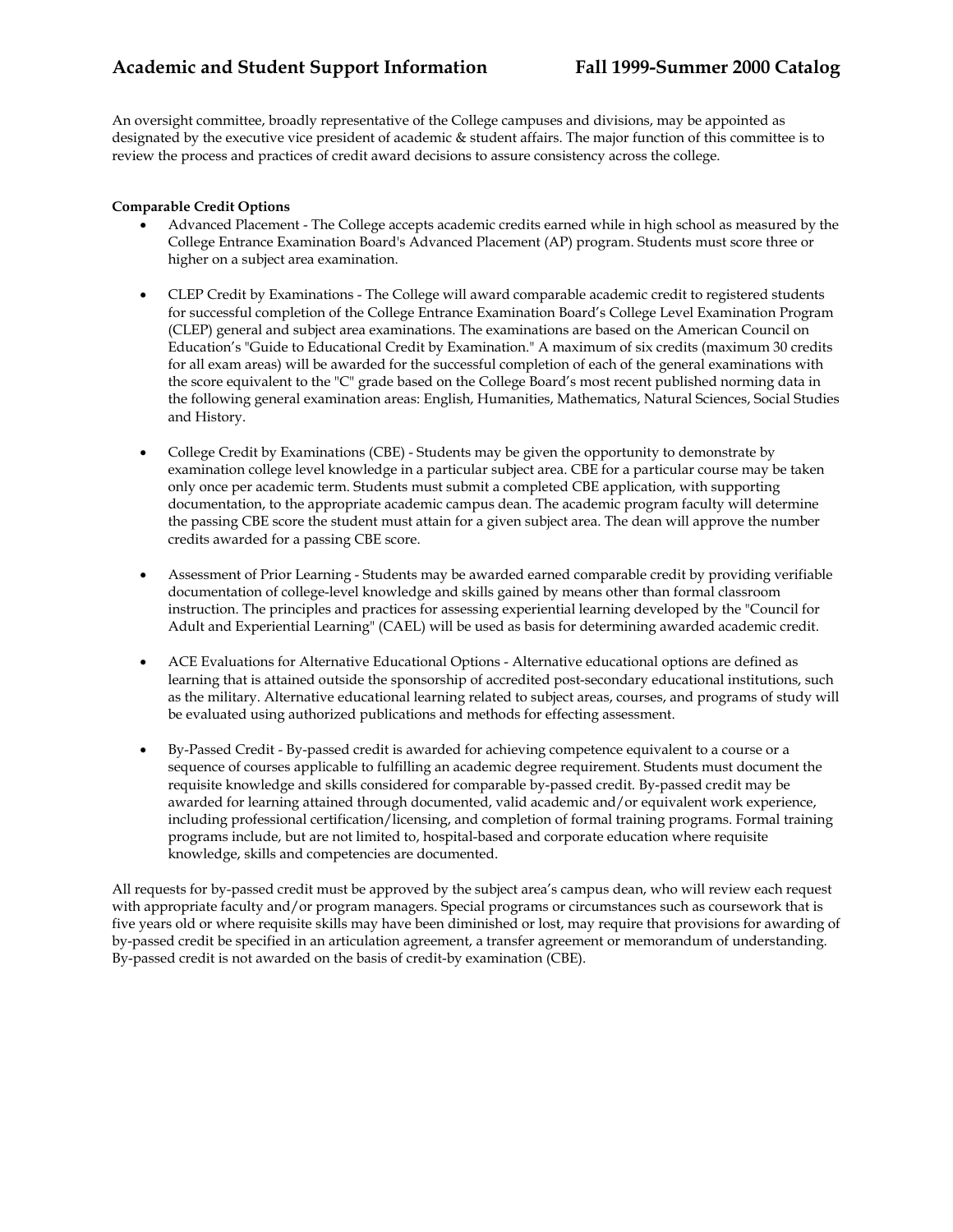# **Cross Registration**

Qualifying full-time (currently registered for 12 or more credits) CCC students may register for one course per term during the regular academic year on a space available basis, at any of the institutions participating in the Cross Registration Program coordinated by the Northeast Ohio Council on Higher Education. Area colleges and universities participating in this program are Baldwin-Wallace

College, Case Western Reserve University, Cleveland State University, Cuyahoga Community College, David N. Myers College, Hiram College, Lake Erie College, Lakeland Community College, Lorain County Community College, Notre Dame College, Ursuline College, John Carroll University, Cleveland Institute of Art and Cleveland Institute of Music. These host institutions waive their tuition and general fee charges for their courses taken as part of the Cross-Registration Program.

However, for a CCC student, the tuition and fees assessed for a Cross Registration Program course will be equal to tuition fees paid by other CCC students with the same total number of credits and residency status.

Participation must be approved by CCC and the availability of the course must be approved by the host institution. Program applications and registration information are available in the Office of Admissions and Records on each campus.

# **Distance Learning**

As an alternative to the traditional classroom setting, a number of the College's credit courses are offered as distance learning courses. For individuals who are self-directed and motivated, distance learning can be a convenient and effective way to earn college credit. Students who prefer regular face-to-face interaction with an instructor may feel more comfortable registering for campus-based courses.

For more information about distance learning courses, contact the Distance Learning Center at (216) 987-4257.

Instructional modes used for delivery of distance learning courses include:

- Telecourses The typical telecourse consists of up to 30 half-hour video programs, an assigned textbook and a study guide, and several on-campus seminars conducted by the faculty member assigned to the course. The instructor also is available for telephone and in-person consultation. Telecourse videos are broadcast on PBS affiliate WVIZ-TV, cablecast on area cable systems, including CCC's Smart TV, and are available for viewing at CCC libraries.
- Independent Learning Courses Instead of classroom sessions, print and non-print credit course materials are packaged into lessons and made available to students through the campus libraries. Students work independently and at their own pace on campus or at home, and interact individually or in small groups with their classmates and instructor. Faculty are available to confer with students in person, by phone, or by voice mail.
- Cable College Cable College is "live" delivery of credit instruction via cable television that allows students to participate from the on-campus classroom studio, or from the convenience of their homes. At-home students watch cablecasts at the scheduled class meeting time and interactively participate with the instructor and on-campus students via telephone. Instructors are available for consultation via telephone or in-person. Voice mail or computer interaction may be used for some classes.

To participate in Cable College courses from home, a student must have cable service from Cablevision-Lakeside in the City of Cleveland, or Cox Cable, and touch-tone telephone service to use for interaction and class assignments. Some Cable College courses may require in-person attendance from time to time, or completion of assignments that require activity outside the home.

• Web-Based Courses - Some credit classes are offered via the Internet. Because the Internet is available 24 hours a day, students can go to class at any time to study lessons and assignments, access syllabi and course information, upload and download assignments and homework, join a computer conference for class discussion, and use e-mail to communicate with the instructor and fellow students. In place of class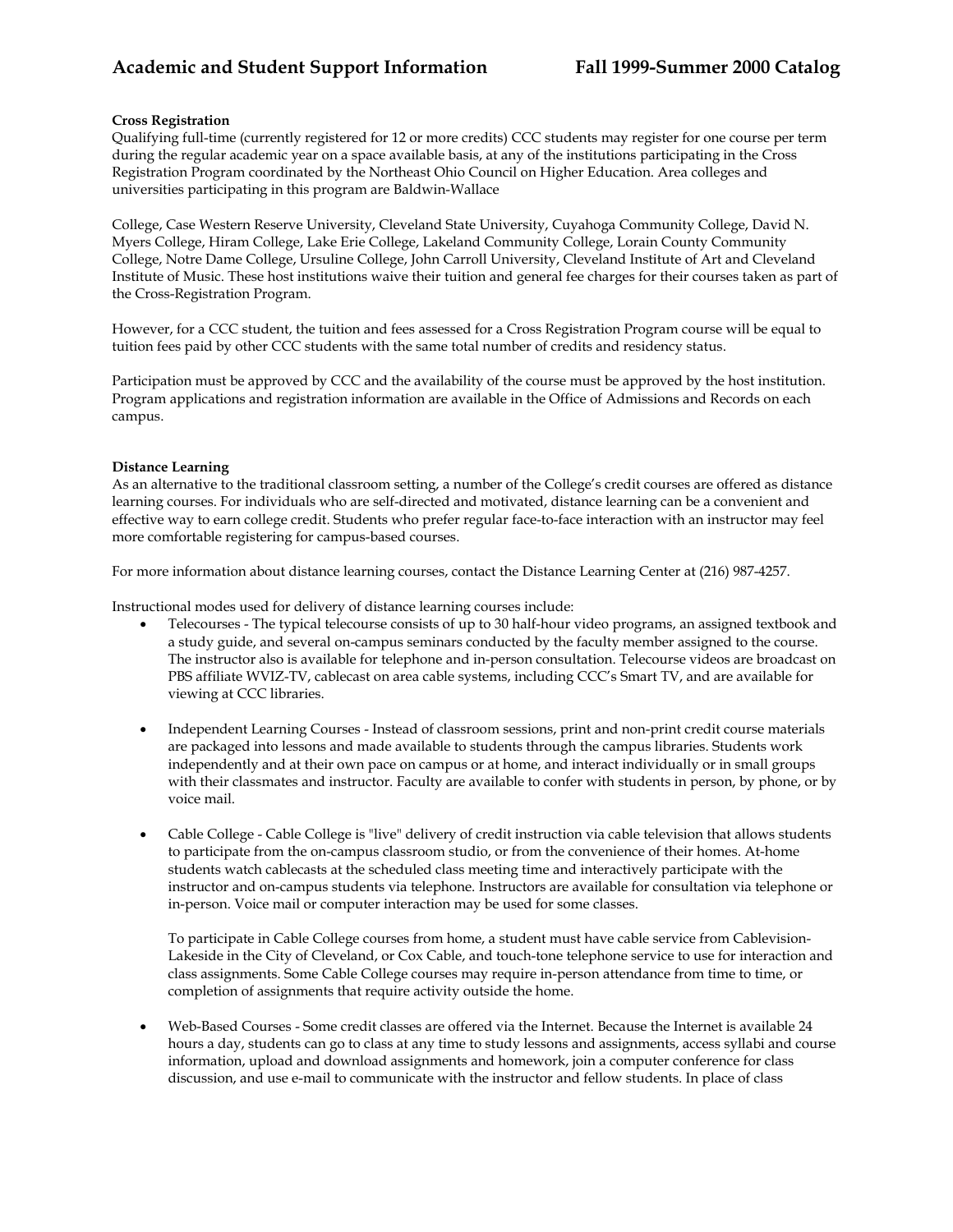discussion, students use Internet "discussion groups" to read what other students and the instructor have said about a topic and add their own comments.

• Interactive Video - A course offered at one campus is televised simultaneously at the College's other campuses or selected off-campus sites. Students and faculty at each site are able to interact with each other using the College's video systems. Among the distance learning alternatives offered by the College, Interactive Video most closely matches the traditional classroom environment.

### **Fresh Start – Grade Forgiveness Policy for Student Success**

The Fresh Start Policy allows Cuyahoga Community College to grant academic grade forgiveness to former Cuyahoga Community College students who have received failing grades. This policy is not applicable to those students previously awarded grade forgiveness or the change of degree option.

Fresh Start is available to returning students who have not been enrolled at Cuyahoga Community College for a period of at least five years, or to those students who have been enrolled in at least one quarter in the five-year period prior to the conversion to semesters. For detailed information, contact the counseling office.

# **Grading System**

A (Excellent-4pts.): A grade of "A" indicates that a student has demonstrated excellent academic performance; it carries a weight of four quality points for every credit hour of the course in which the grade is earned.

B (Good-3pts.): A grade of "B" indicates that a student has demonstrated good academic performance; it carries a weight of three quality points for every credit hour of the course in which the grade is earned.

C (Average-2pts.): A grade of "C" indicates that a student has demonstrated average academic performance; it carries a weight of two quality points for every credit hour of the course in which the grade is earned.

D (Below Average-1pt.): A grade of "D" indicates that a student has demonstrated minimal academic performance; it carries a weight of one quality point for every credit hour of the course in which the grade is earned.

F (Failure-0pts.): A grade of "F" indicates that a student has failed to demonstrate minimal academic performance; it carries a weight of zero quality points for each credit hour of the course in which the grade is earned.

AU (Audit-0pts.): A notation of "AU" indicates that a student was granted permission to register for a credit course and attend that course on an audit basis with no academic credits to be awarded.

A student may not convert registration from a credit to audit status after classes begin.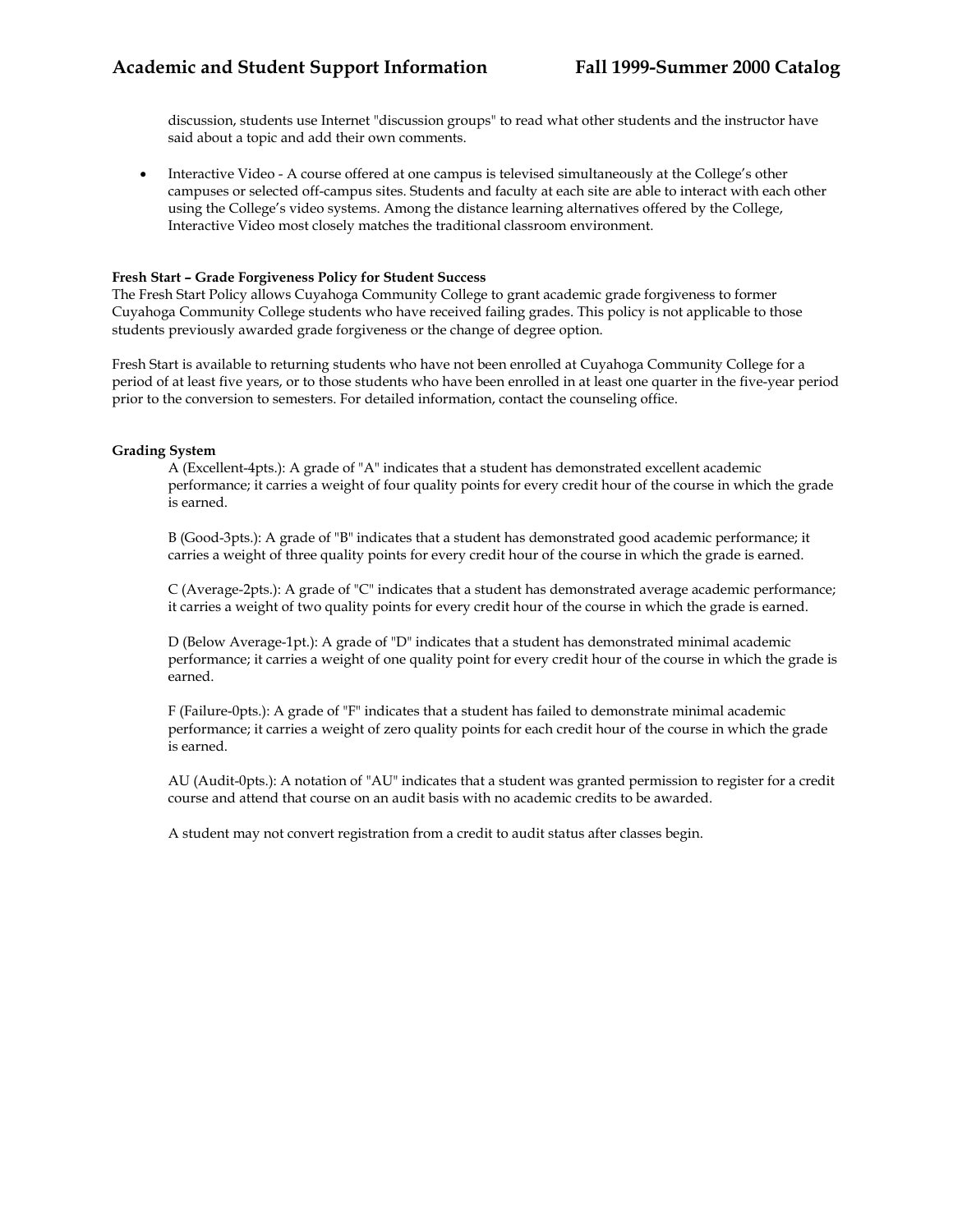# **Comparable Credit Grading**

- ACE (American Council on Education)
- ACN (Access Nursing Credit)
- AP (Advanced Placement)
- BYP (By-Pass)
- CBE (Credit by Exam)
- CEL (Council for Adult and Experiential Learning)
- CLP (College Level Examination Program)

A notation of "ACE," "ACN," "AP," "BYP," "CBE," "CEL," and/or "CLP" will indicate that credit has been awarded by Cuyahoga Community College as a result of a student's successfully passing a college-wide equivalency exam or other recognized method of evaluation by policy. No quality points for credits earned through successful completion of appropriate examinations will be awarded, and the credits earned will not be included in the computation of a student's cumulative grade point average.

CEU (Continuing Education Unit) a notation of CEU indicates the award of Continuing Education Units as specified in the College's policy on continuing education units.

I (Incomplete-0pts.): A notation of "I" indicates that a student has not completed all course requirements as a result of circumstances judged by the instructor to be beyond the student's control. A student must complete all course requirements no later than the end of the fifth week of the academic term following the quarter or semester in which the "I" was noted, or the end of the sixth week when the College converts to semesters in Fall 1998. A student who receives a notation of "I" in the spring term must complete all course requirements by the end of the sixth week. Failure to complete such requirements will result in an "F" (Failing) grade.

IP (In Progress-0pts.): A notation of "IP" indicates that a student is actively pursuing the completion of a course for which this symbol may be used and is under the aegis of a full-time faculty member. A student must complete all requirements no later than two semesters from the time of initial registration. If a course is not successfully completed within that period of time, the "IP" (In Progress) notation will be changed to an "F" (Failing) grade. The "IP" symbol may only be used for courses for which prior approval has been specified by the college.

I/E: I (Include) and E (Exclude) course symbols: A course considered eligible for repeat is one that is an identical course (number, title and credit hours), or one officially identified as equivalent by the College Catalog (effective Fall 1998). Specialized courses with allowable accrued credits will be considered for repeat calculations only upon written request and validation by the appropriate academic area of identical topic repeat.

T (Transfer Credit): A notation of "T" indicates that a student has been awarded credit for course work which has been evaluated and accepted in transfer from another institution of higher education in accordance with the college's policy on transfer credit from other institutions. The transfer credit hours awarded shall not be included in the computation of a student's cumulative grade-point average.

USF (Military Physical Education Credit-0pts.)

W (Withdrawal-0pts.): A notation of "W" indicates a student's withdrawal from a course in accordance with the College's withdrawal policy.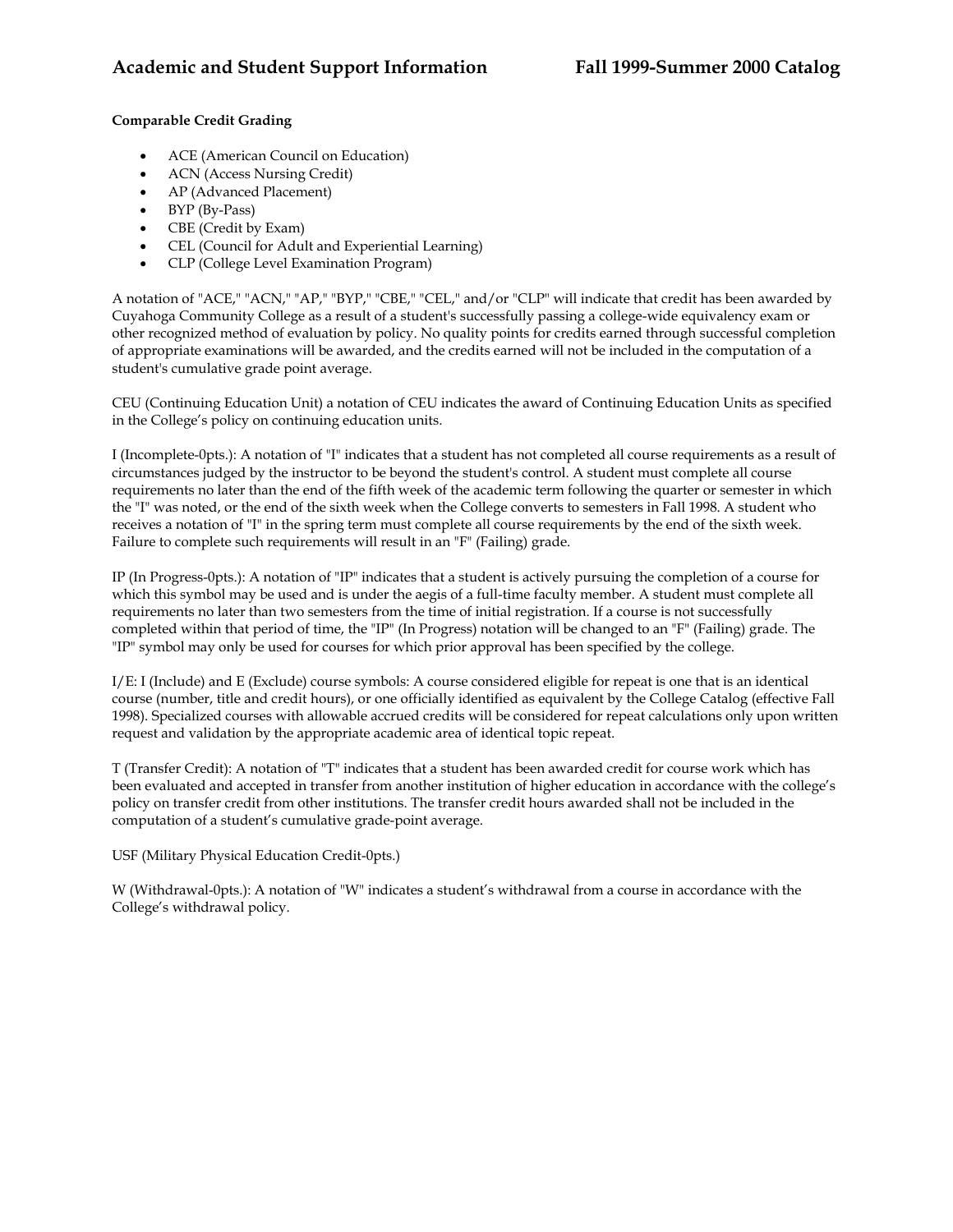# **Grade Point Average**

Grade-point average (GPA) is a measure of scholastic performance. It is computed by dividing the sum of the total quality points earned by the total units of credits (quarter or semester hours) attempted. The following example illustrates the computation of GPA:

| Grade Points x | $Credit =$ | <b>Total Points</b> |
|----------------|------------|---------------------|
|                |            | 12                  |
|                |            |                     |
|                |            |                     |
|                |            |                     |
|                |            |                     |

 $GPA = 29/13 = 2.23$ 

Grade-point average can be computed for any given semester or for the total of all credits attempted. When a gradepoint average is computed for the total of all of the credits attempted, it is referred to as the cumulative grade-point average.

Courses in which the letter symbols S, U, or the action symbols AU, W, CBE, I, IP, \*, T, ACE, AP, CLEP, or USAF are noted but are not included in the computation of a student's grade-point average.

Students who receive official permission to postpone an examination are assigned an I (incomplete) as the grade for that course. STUDENTS MUST PERSONALLY REQUEST AN INCOMPLETE GRADE FROM THEIR INSTRUCTORS. It is not granted automatically. Incomplete grades can be removed by completing the examination or other requirements no later than the fifth week of the following academic term. Failure to do so will result in an F (failure) grade.

# **Honors**

# **Academic Honors: Dean's List**

Each term, the Dean's List gives public recognition to those students whose academic achievements are considered outstanding. This list includes all students who have earned a grade-point average of 3.50 or higher in attempting 12 or more credit hours during the preceding term.

### **Graduation with Honors**

The College encourages academic progress and success for its students. The College feels that those students who excel in their academic pursuits should be recognized for their achievements. Academic achievement shall be determined by a student's grade and by the fulfillment of all graduation requirements.

The following designations are to appear on the commencement program, all diplomas, and official college transcripts based on cumulative grade-point averages for CCC course work only:

Cum laude: 3.50 - 3.69 Magna cum laude: 3.70 -3.89 Summa cum laude 3.90 - 4.00

The above designations must appear in the commencement program for Fall graduates (based on fall cumulative grade-point average) and Winter, Spring, and Summer graduates (based on Winter cumulative grade point average). Effective Fall 1998 for semester conversion, designations in the Commencement Program are based on the Fall cumulative grade-point average.

Upon confirmation that a student is eligible to receive a degree, the above specific designations are to be appended to the student's academic official college transcripts.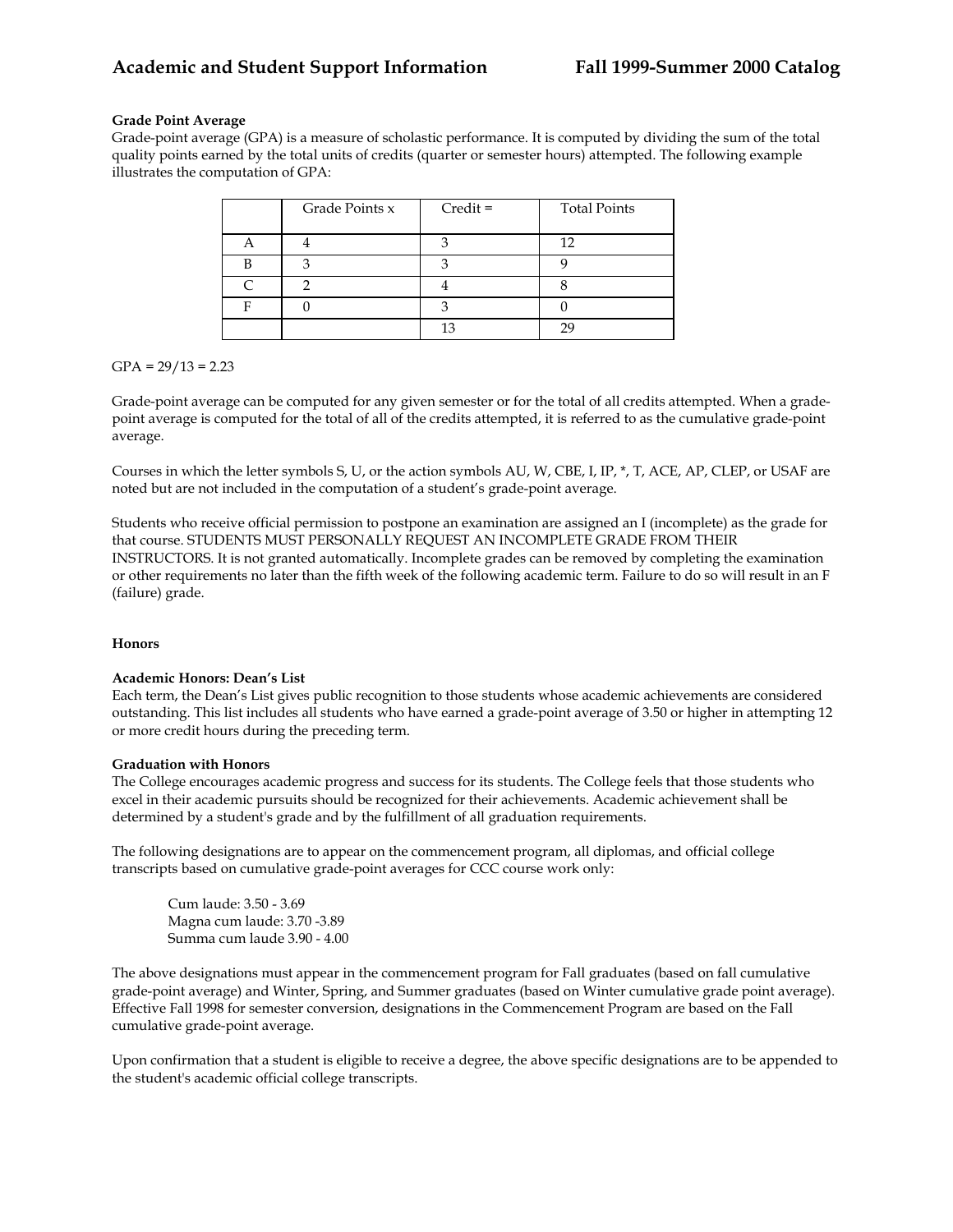### **Repeating a Course**

Students may repeat a course in which a grade of "B", "C", "D", "F", or "U" has been earned. When an identical course is repeated, the highest grade (other than S/U) will be used in computing the cumulative grade-point average.

Credit for courses will be awarded only once in the semester in which the student first registered for the course, unless the course description specifically states that additional credit may be earned.

Students planning to transfer to another college or university are cautioned that the receiving institution may use ALL grades earned to compute grade point averages for admission purposes. Also, since repeating a course may have an adverse effect on financial aid benefits, students are urged to consult with the financial aid office and a counselor before they repeat a course.

#### **Transfer from CCC**

The process of transferring courses from CCC to another college or university must begin with a consultation with a CCC counselor to ensure that the student enrolls in the appropriate courses.

After completing a program of courses, the student must arrange for transfer of credits by completing a Request for Transcript form in the Office of Admissions and Records with instructions for sending it to the school where course credits are to be transferred. The Admissions and Records Office will send the transcript to the appropriate official at the requested school.

It is the student's responsibility to schedule a meeting with the appropriate admissions office at the receiving college or university to ensure that the transcript has been received and that all requirements for admission and transfer to the receiving school have been met.

Because of the highly specialized nature of courses in career programs, many are not designed for transfer to a fouryear institution. The exception to this is any course in an approved Two-plus-Two program with a four-year college or university. A counselor can provide information about which programs offer this option. Students also should note that courses with numbers lower than 1000 usually do not transfer.

See COURSE NUMBERING in this catalog.

Representatives from four-year colleges often visit the campuses to help CCC students plan their transfer programs. Acceptance of credit is always at the discretion of the receiving institution.

#### **Transfer to CCC from Another College**

Students who wish to transfer to CCC should follow the established admissions procedures. Students placed on academic probation or dismissed by their previous school will be placed on first probation when they are admitted to CCC. Students will then remain on first probation until they have completed 12 or more term credits.

The acceptance of transfer credits by the College will be determined to the extent feasible within the context of agreements and working relationships between CCC and other institutions of higher learning.

The College has agreed to accept credit from colleges and universities accredited by regional accrediting associations. Credit is also accepted from other institutions demonstrating that instruction provided at their institutions meets the College's standards.

Transfer credit may be awarded for courses earned through the college-level United States Armed Forces Institute (U.S.A.F.I.).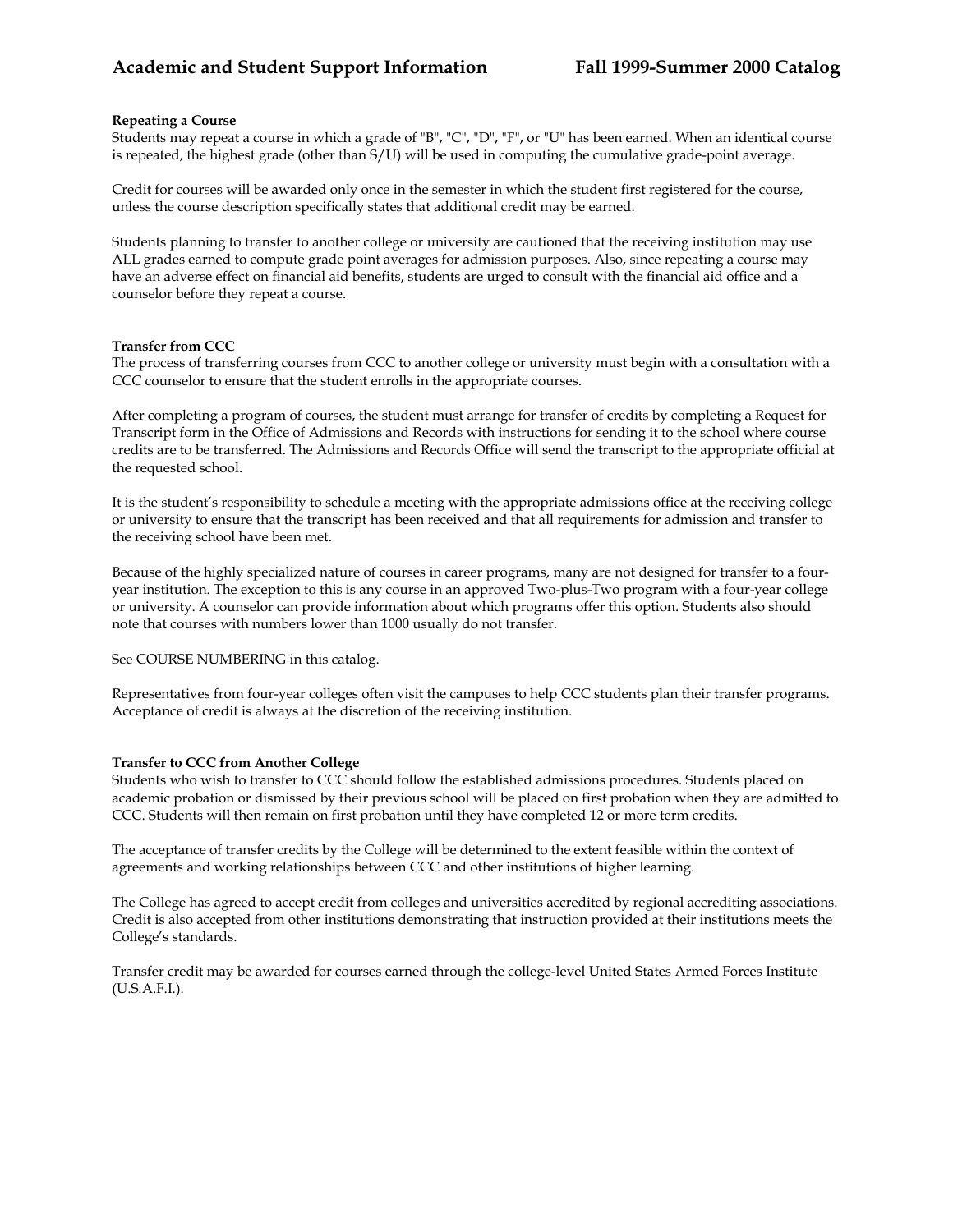### **Transient Status**

If a student wishes to take a course for credit at another institution while attending CCC, he or she can usually avoid having to go through the admissions procedure at the other institution by requesting transient status as follows:

Request a TRANSIENT STUDENT FORM from the Office of Admissions and Records or the Counseling Office.

Complete the form and return it to the Office of Admissions and Records.

The Office of Admissions and Records will confirm the student's status so that credit earned at the other institution can be properly credited to the student's permanent CCC record. This information also will be sent to the institution where the student is seeking transient status.

### **The Weekend College**

CCC's Weekend College program was designed with the busy student in mind. It was established to give the energetic student an opportunity to complete an associate of arts degree by attending a variety of classes on a compressed schedule. Weekend college classes normally begin after the start of the semester and conclude before the semester ends. (Students attend a total of nine sessions each semester). Many of the classes use closed-circuit video technology to connect three campus sites into a high-tech network. These electronic classes are led by an instructor who originates from one of the campuses and broadcasts to the other two.

A variety of courses that lead to the associate of arts degree are available. Courses include communication (English composition, speech), literature, social sciences (history, sociology, anthropology, urban studies, psychology, political science, economics), mathematics, natural sciences (earth science, physical science, biology), health and physical education, and the humanities (art, philosophy, religious studies, humanities, music, theater). Not all courses are offered every term.

Weekend College students are not restricted to Weekend College classes only; they may enroll in any other classes that the College offers.

### **Withdrawal**

Students may withdraw from any semester course prior to the end of week twelve of the full term, or 80 percent of any instructional part of term. Specific withdrawal dates are available by term in the Campus Admissions and Records Offices or published in the schedule of courses.

Students must submit a completed withdrawal form on time, or follow the approved electronic process when available. The refund schedule for all parts of term and Summer sessions is determined in proportion to the full-term schedule as established by College Policy 40 030 040 1 – Fee Refund Policy.

Up to the last day of week twelve of the semester, a student may withdraw from a course(s) for any reason. Withdrawal from a course prior to the last day of the second week of the semester will have no notation made in permanent records; withdrawal thereafter will be noted with a "W."

If the student misses class time for the equivalent of one week of instruction, an instructor has the option to withdraw the student for excessive absence. The student may elect not to exercise this option, however, and it is the student's responsibility to make sure that an official withdrawal takes place.

All transactions involving withdrawal from courses shall be done in writing and on forms provided by the college. A student's failure to attend classes shall not constitute an official withdrawal.

The first and final day of withdrawal from a course during the summer session or any part of term will be appropriately prorated.

Beyond week twelve or 80% of any instructional part of term, a student who is unable to complete the current semester for reasons beyond her/his control (such as an emergency medical condition or other extenuating circumstances) may petition for a late withdrawal after the deadline by completing a Late Withdrawal Petition and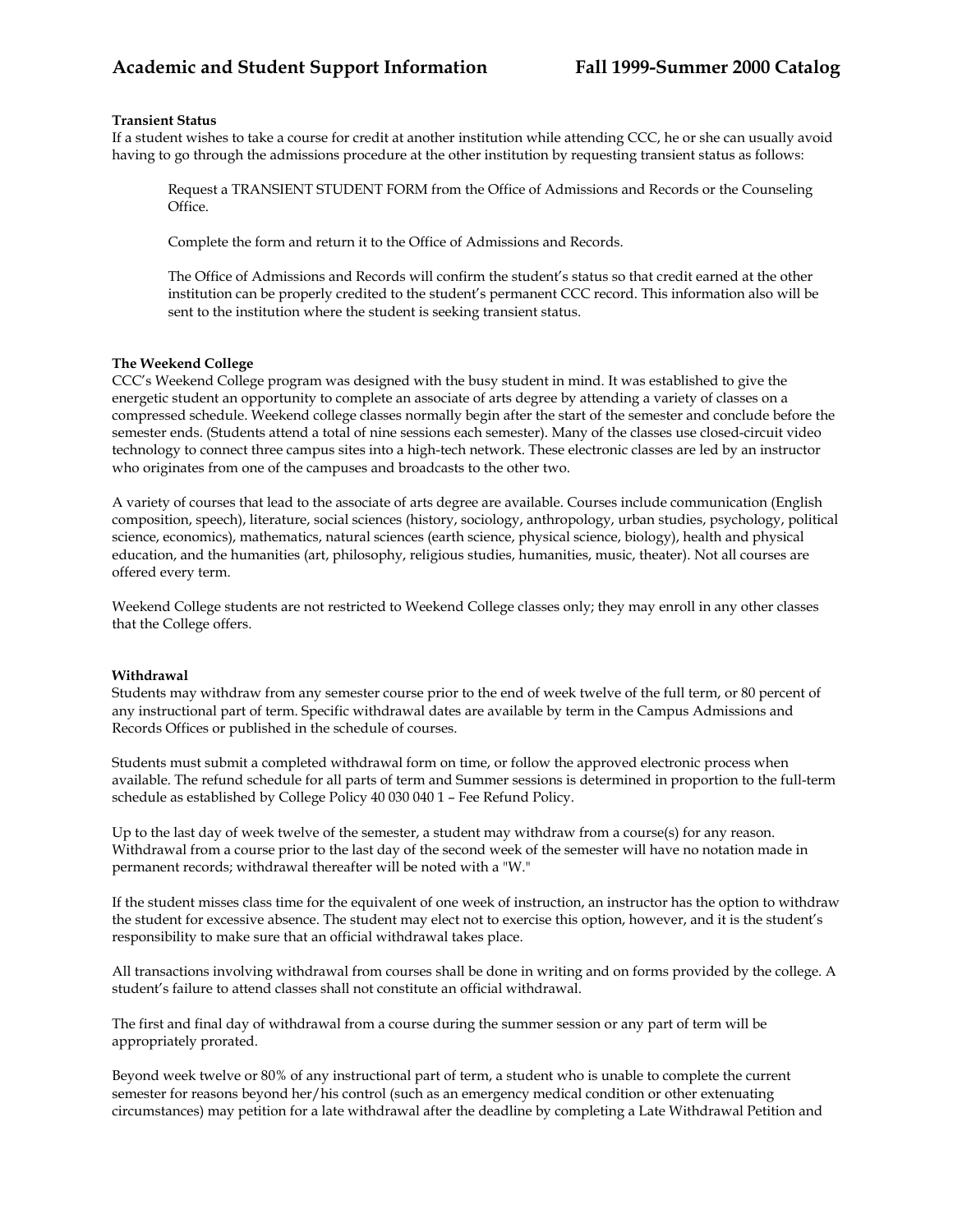submitting substantiating documentation to the director of Admissions and Records. This petition must have the instructor's approval (or the academic dean of the subject area if the instructor is unable to respond). There is a threeyear limit to the period within which a student may petition for a late withdrawal from courses, beginning with the date on which grades for the semester in question have been issued.

# **Academic Support**

**Air Force Reserve Officer Training Corps** - the Air Force Reserve Officer Training Corps (AFROTC) Program is a two-year or four-year sequence of courses that prepares students for active duty service as officers in the United States Air Force. Students receive information on the role of the Air Force in society, Air Force career opportunities, and professional development topics. The first two years of AFROTC are available to all full-time CCC students. Students also have an opportunity to compete for entry into the final two years leading to a commission in the United States Air Force. To complete the program and receive an Air Force commission requires a four-year baccalaureate degree from an accredited four-year college or university. Therefore, students must continue their studies at a fouryear college or university that offers AFROTC after completing their studies at CCC.

The College has an agreement with the University of Akron to offer AFROTC to full-time CCC students at the campus of the University of Akron. Registration information for freshmen and sophomores may be obtained by contacting the Department of Aerospace Studies, Schrank Hall South, Room 9, 185 S. Forge St., The University of Akron, Akron, Ohio 44325-6102, (330) 972-7653 or the Counseling Department, Student Services Building, Room 130, Cuyahoga Community College, metropolitan Campus.

**Cooperative Education** - The Cooperative Education Program supplements formal classroom education with actual on-the-job experience in a variety of career disciplines. The program integrates classroom education with study in the field, within the timeframe of academic terms. Work may be either temporary or long-term depending upon an agreement between the student, the employer and the College. While working in a career-related position, students are paid employees who receive vocational advising, earn academic credit for documented learning derived from their experiences, and are evaluated by employers. Students may earn a maximum of 9 credit hours for cooperative work experience, which may be applied toward certain degree requirements.

There are three types of co-op work schedules available: part-time, full-time and alternating terms that can be coordinated with academic schedules.

To participate in the Cooperative Education work experience program, students must:

- must have completed 12 credit hours of college coursework,
- have taken, at least, 2 courses related in the major field or have equivalent experience,
- maintain, at least, a 2.00 GPA or better,
- be working toward an associate degree or certificate at Cuyahoga Community College,
- complete the co-op application process,
- have a personal interview with, and the approval of, the campus Cooperative Education Program coordinator in the Career Services Center.

**Developmental Education Services** - The College's Developmental Education program, through campus Learning Centers, offers all students the opportunity to improve their basic skills, enhance their understanding of college courses, develop their study skills and maximize their academic achievement. Services include free tutoring, study skills workshops, mini-courses and access to print and media learning aids.